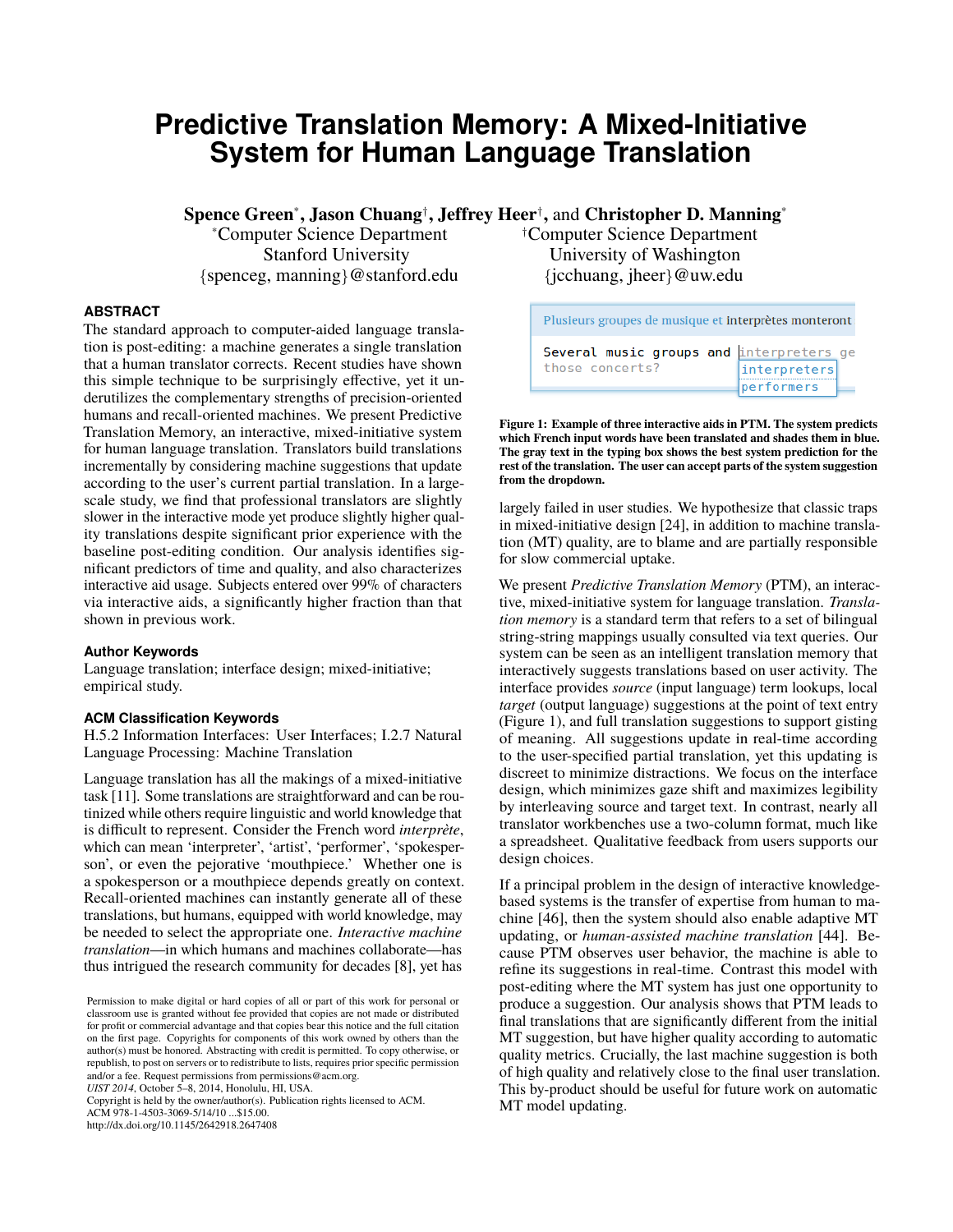To test the system we conducted the largest published interactive MT user study to date. We hired 32 professional French-English and English-German translators, all of whom were regular users of existing computer-aided translation (CAT) tools. We compared our system to *post-editing*, which is a strong baseline [\[29,](#page-10-5) [21\]](#page-10-6), and is also the most common commercial use of MT. We investigated three questions: (1) Is PTM faster than post-edit?, (2) Does PTM enable higher quality translation relative to standard translation quality metrics?, (3) Which interactive aids are most effective? We find that while users are slightly slower in the interactive mode—they must read suggestions in addition to translating—they produce higher quality translations. Translators also use the suggestions to a far greater degree than was observed in the largest previous study of interactive MT [\[37\]](#page-10-7). Qualitative feedback shows that most users believe that they would be more productive in the interactive mode with practice.

## **RELATED WORK**

The idea of a "human-machine" partnership for language translation—a mixed-initiative design—was proposed as early as 1960 [\[4\]](#page-10-8). Interactive machine translation was first investigated in the 1970s [\[8\]](#page-10-1) as research funding for fully automatic MT, which was deemed infeasible, was discontinued [\[44\]](#page-10-4). Here we review both theorized and implemented systems in both the NLP and HCI literature. We also describe how collaborative translation—recently investigated in HCI—can be seen as interactive translation.

### **Theorized Interactive MT Systems**

Bisbey and Kay [\[8\]](#page-10-1) proposed a system in which pre-editors would annotate the input with linguistic and semantic information, and then target-language post-editors would select from among ranked machine translations. Although it was never implemented,<sup>[1](#page-1-0)</sup> this system became a template for most subsequent work on interactive MT.

In a survey of qualitative studies, Church and Hovy [\[14\]](#page-10-9) concluded that users regarded post-editing as "an extremely boring, tedious, and unrewarding chore." They proposed a "superfast typewriter" with an autocomplete key that could fill in the remainder of a word or phrase. Our system draws heavily on their idea of interactive MT as target-text completion.

#### **Evaluated Interactive MT Systems**

Early interactive MT systems focused on source pre-editing rather than target generation. Loh and Kong [\[35\]](#page-10-10) presented a Chinese-to-English system in which human translators annotate the input extensively (phrase boundaries, word senses, etc.). Unpublished results showed greatly reduced post-editing effort to achieve human quality [\[44\]](#page-10-4). Whitelock et al. [\[46\]](#page-10-3) evaluated an English-to-Japanese system in which the machine would query human users about linguistic properties of the English input.

To our knowledge, TransType was the first interactive system [\[17\]](#page-10-11) that incorporated a modern, statistical MT backend. TransType eschewed source pre-editing in favor of target-text generation aids. The basic unit of translation was the character, whereas our system translates at the word level (however, it provides character-level completions via string-matching in the interface). The TransType UI [\[18\]](#page-10-12) included an autocomplete dropdown with variable length suggestions selected by an empirical user preference model [\[19\]](#page-10-13). Our system instead uses source syntactic constraints to set the prediction length. Their user study [\[32\]](#page-10-14) found that translation time increased 17% relative to translation from scratch, and that users often typed translations even when the right suggestion was displayed.

TransType2 [\[16\]](#page-10-15) added a playback mechanism for reviewing user sessions [\[38\]](#page-10-16) and the ability to accept a full MT suggestion. Additional user studies [\[36\]](#page-10-17) showed that translators would often accept a full translation and then edit it rather than progressively working through a translation. Our interface explicitly permits this usage via a hot-key, although we most users preferred the interactive aids.

Caitra [\[30\]](#page-10-18) also included an autocomplete function, and allowed the user to query translations for individual words and phrases. The system could refine its suggestions, but not in real-time: search graphs were pre-computed offline. A user study [\[29\]](#page-10-5) showed that interactive assistance offered no improvement in terms of time or quality over simple post-editing. In contrast, our system generates new translations each time the user input changes, fully utilizing the search space.

Casmacat [\[2\]](#page-10-19) is the successor of Caitra. It shares the same backend MT engine, but has a new UI [\[1\]](#page-10-20) that supports post-editing, text completion, and term lookup. However, the interface is the standard two-column layout and the full MT suggestion is not always available for gisting, a feature that users have found useful in previous studies [\[21\]](#page-10-6). Casmacat still uses precomputed search graphs. A pilot user study [\[3\]](#page-10-21) showed a slight improvement in automatic quality relative to post-editing.

The system of Barrachina et al. [\[6\]](#page-10-22) is exceptional in that it provided interactive post-editing. The MT system proposed a partial suggestion that the user would correct and accept. Then the system would recompute its suggestion and the process would repeat. An analysis of keystroke ratio found a reduction relative to translation from scratch. In contrast, our system recomputes suggestions in real-time and passively tracks what the user is doing; the user can ignore the suggestions.

### **Collaborative Translation**

Collaborative translation can be seen as an alternate mode of interactive assistance, albeit a slow one. Morita and Ishida [\[40,](#page-10-23) [41\]](#page-10-24) partitioned a translation job between source pre-editors and target post-editors who iteratively refine a translation. The process is seeded by MT. This design hearkens back to the earliest conceptions of interactive translation [\[28\]](#page-10-25). A quality evaluation showed that collaborative translation could improve the raw MT output.

Hu et al. [\[25,](#page-10-26) [26\]](#page-10-27) proposed a similar process, but added a richer interface and language-independent annotations for collaboration. Collaborative translations were consistently rated higher than the original MT output. However, this method was very slow, requiring days to post-edit fewer than 100 sentences.

<span id="page-1-0"></span><sup>&</sup>lt;sup>1</sup>Personal communication with M. Kay.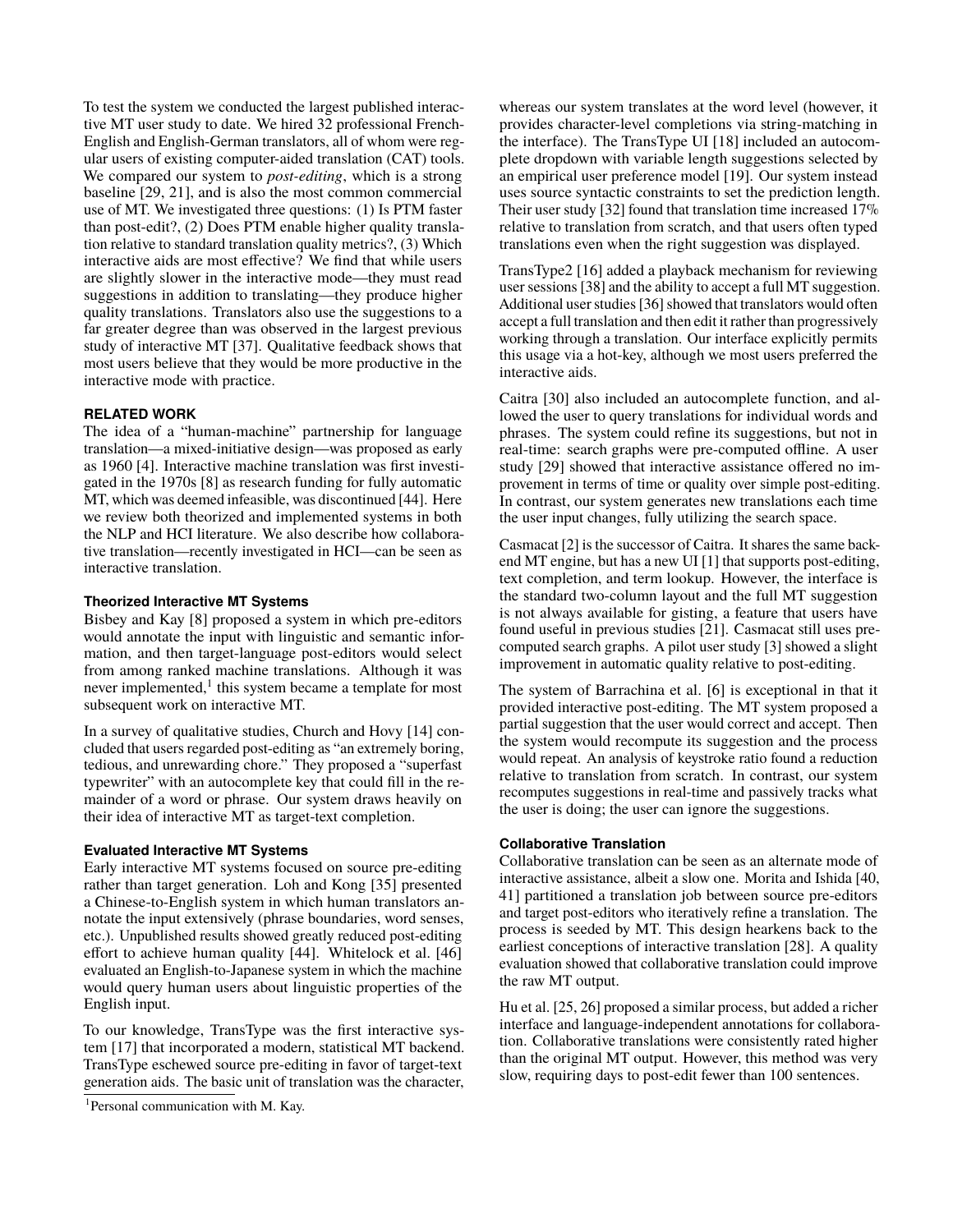## **Mixed-Initiative Interaction Principles**

We believe that the failure of previous interactive MT systems (in user studies) may result from known pitfalls of mixedinitiative design. For example, consider Horvitz's [\[24\]](#page-10-2) principle #2: *considering uncertainty about a user's goals*. Most previous systems violate this principle by assuming that users need either source or target aids, but not both, or neither. Early interactive systems assumed that pre-editing (source) was most useful [\[35,](#page-10-10) [46\]](#page-10-3), whereas later systems like TransType and that of Barrachina et al. [\[6\]](#page-10-22) focused on the target, sometimes forcing the user to accept portions of the target before proceeding. PTM conceals most aids until the user initiates them, and even allows the user to drop into basic text-editing mode if desired.

Also relevant is Horvitz's principle #8: *minimizing the cost of poor guesses about action and timing*. Later systems like Caitra expose portions of the MT system such as translation rules and associated scores directly on the interface. Confidence is usually coded with color. However, MT systems almost certainly contain a very different internal representation of the translation process than humans. Human translators may not understand why, for example, MT systems can propose non-grammatical and incorrect translations like *avec*⇒*them with* with high confidence. The translation model is full of these noisy rules that can be very useful to the machine, but uninterpretable to the human. Our interface applies rules to aggregated k-best predictions to select human-interpretable, high-confidence suggestions.

The design of PTM draws on additional principles of mixedinitiative design. As a baseline, generating automatic machine translations follows Horvitz's principle #1: *developing significant value-added automation*. PTM users can also select alternate translations from a drop-down menu or simply type the desired target text, both in keeping with principle #5: *employing dialog to resolve key uncertainties*. Following principle #6: *allowing efficient direct invocation and termination*, interactive translation aids are easily toggled on and off with the Escape key, and source word lookups are invoked only upon mouse hover of source text. Real-time updates of machine translations in response to user input enact principle #9: *providing mechanisms for efficient agent-user collaboration to refine results*. Finally, visualizing source coverage of translated words supports principle #11: *maintaining working memory of recent interactions*.

### **PREDICTIVE TRANSLATION MEMORY**

The Predictive Translation Memory system is designed for expert, bilingual translators. Previous studies have shown that professional translators work quickly—they are paid by source words translated—and are usually touch typists [\[12\]](#page-10-28). Therefore, the interface is designed to be very responsive, and to be primarily operated by the keyboard. Most aids can be accessed via typing or one of the two hot keys. The current design focuses on the point of text entry and does not include conventional translator workbench features such as workflow management, spell checking, and text formatting.

The system has three components. The *client UI* is written in JavaScript and runs entirely in a web browser. The UI communicates via a RESTful API with the *web service*, which is

written in Python and backed by a SQL database. The web service manages translation sessions, serving source documents and recording user actions. The web service also forwards translation requests to the *MT service*, which is a Java servlet running in a J2EE web server. The MT service runs the open source Phrasal MT system, which we heavily modified to support PTM [\[20\]](#page-10-29). All UI events are logged to enable analysis and playback. Any translation session can be loaded from the database and replayed in its entirety on the client UI.

In this section, we focus on the UI design decisions. We applied an iterative design process using paper prototyping, rapid prototyping of the client UI connected to the live MT service, a small-scale pilot study, and finally the large-scale user study described in this paper.

Many UI design decisions required significant backend engineering which, in turn, enabled novel interactions. For example, real-time suggestion updating requires the MT service to generate translations at nearly human typing speed.

## **UI Overview and Walkthrough**

We categorized interactions into three groups: source comprehension, target gisting, and target generation. The following outline summarizes the interactions, which are detailed in the following sections. Although the specific design of each feature is novel, those in **bold** have, to our knowledge, never appeared in a translation workbench:

- 1. Source comprehension
	- (a) Word lookups
	- (b) **Source coverage**: highlight translated words
- 2. Target gisting
	- (a) Full best translation
	- (b) **Real-time updating**: full translation generation
- 3. Target generation
	- (a) Real-time autocomplete dropdown
	- (b) **Target reordering**
	- (c) Insert complete translation

Human and machine translations appear together in the target text box. During prototyping we found that users were very sensitive to updates in the text box. They wanted to edit the machine suggestions using conventional text manipulation (cut/paste, etc.) rather than the autocomplete interactions. To clarify ownership of regions of the textbox, we adopted the following target text convention:

**Black text** belongs to the human translator and is never modified by the machine. **Gray text** belongs to the machine and is never modified by the human translator.

Interactions allow the user to accept portions of the gray text, which becomes black. Subsequent tests showed that users learned to trust that black text is inviolate, and that gray text is only accessible through certain interactions.

Suppose Joe Translator wants to translate a document from French to English. He opens the document in PTM and sees the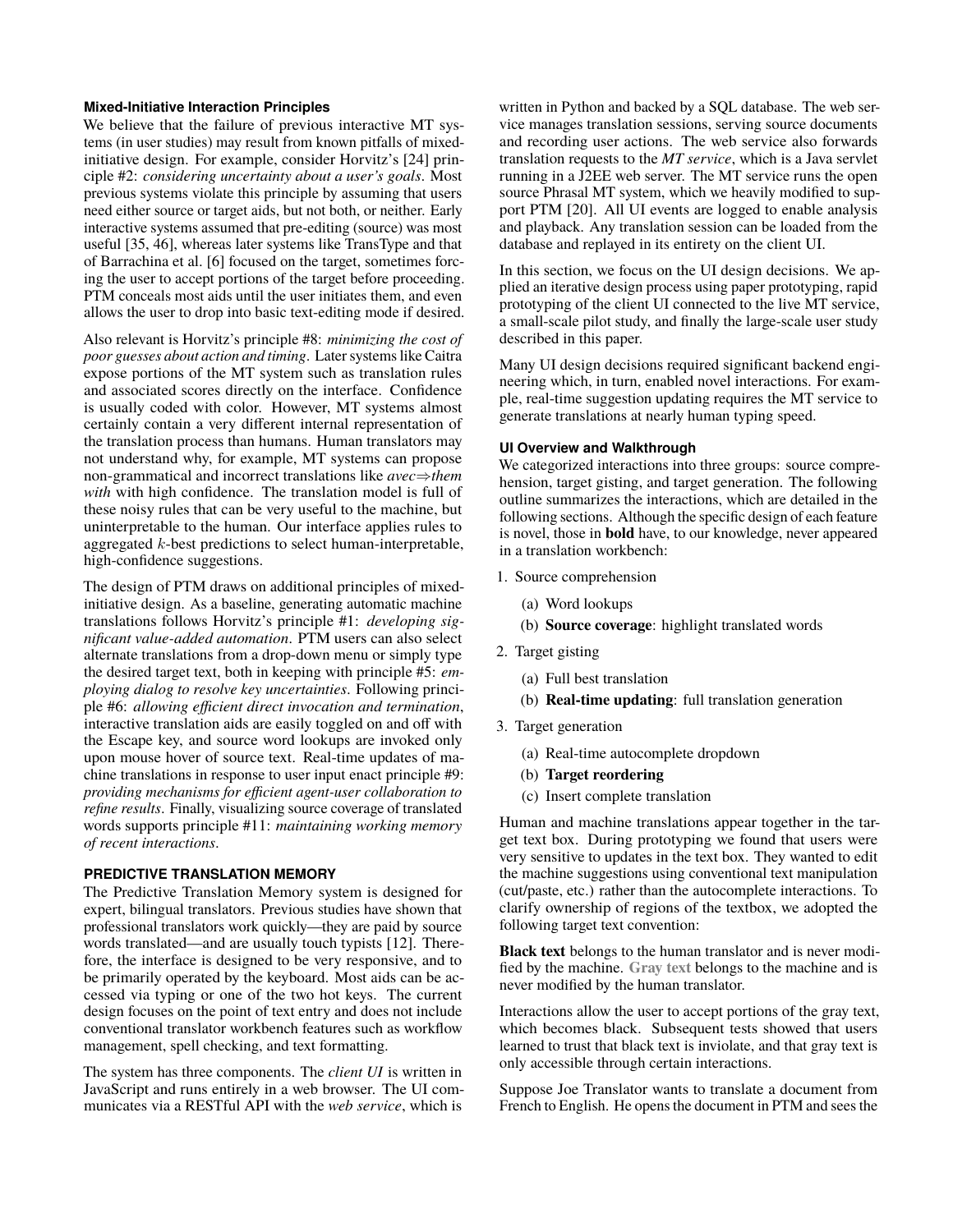<span id="page-3-0"></span>

**Figure 2: Main translation interface. The interface shows the full document context, with English source inputs (A) interleaved with suggested target translations (B). The sentence in focus is indicated by the blue rectangle, with translated source words shaded (C). The user can navigate between sentences via hot keys. The user can also hide/unhide the autocomplete dropdown (D) and full translation suggestions (E) by toggling the Escape key.**

screen in Figure [2.](#page-3-0) The French sentences (A) are interleaved with English suggested translations (B). Joe must then finalize the translations. When an English translation is finalized, the text becomes black. The following sections describe the interactive aids available to Joe.

### **Source Comprehension**

#### *Word Lookup*

Users often trace the source with the mouse cursor while reading [\[21\]](#page-10-6). When Joe hovers over source words in the main UI (Figure [2\)](#page-3-0), a menu of up to four ranked translation suggestions appears (Figure [3\)](#page-4-0). We previously proposed [\[21\]](#page-10-6) showing suggestions proactively for certain parts of speech, but prototyping revealed that this design distracted users. Consequently, we chose a direct-invocation design following Horvitz's principle #6: *allowing efficient direct invocation and termination*. The menu is populated with individual translation rules from the MT translation model. This query does not depend on source context, so it does not require full MT and is very fast, usually returning in under 50ms. The width of the horizontal bars indicates confidence, with the most confident suggestion placed at the bottom, nearest to the cursor. The user can insert a translation suggestion by clicking.

#### *Source Coverage*

The interface predicts which source words have already been translated and shades them in blue (Figure [2,](#page-3-0) C). Joe can quickly find untranslated words in the source. The source coverage is a record of translation interactions consistent with Horvitz's principle #11: *maintaining working memory of recent interactions*. The interaction is based on the word alignments between source and target generated by the MT system. In pilot experiments we found that the raw alignments were too noisy to show to users. We thus developed MT rule-level heuristics that filter the alignments returned to the interface.

#### **Target Gisting**

The most common use of MT output is *gisting* [\[31,](#page-10-30) p.21]. A rough translation is often sufficient to convey meaning. Translators find MT useful as an initial draft [\[21\]](#page-10-6).

#### *Full Best Translation*

The gray text below each black source input shows the best MT system output (Figure [2,](#page-3-0) B). As Joe works on the focus translation, the gray text adjusts in the target textbox to show the best suggested completion (Figure [2,](#page-3-0) E).

#### *Real-time Updating*

When Joe starts working on a source sentence, the gray text will update to the most probable completion (Figure [2,](#page-3-0) E) for his partial translation (black text). The update always appears as a gray completion following the black translation prefix. The human and machine refine the translation collaboratively (Horvitz's principle #9: *providing mechanisms for efficient agent-user collaboration to refine results*) with the machine in a strictly responsive role.

## **Target Generation**

The target textbox shows both the user and machine state simultaneously. This allows Joe to accept parts of the machine suggestion without touching the mouse. The black portion is a text editor: Joe can cut, copy, paste, or otherwise manipulate the black text. However, the gray text is immutable. It cannot be highlighted with the cursor or changed. Joe accesses it through three interactions.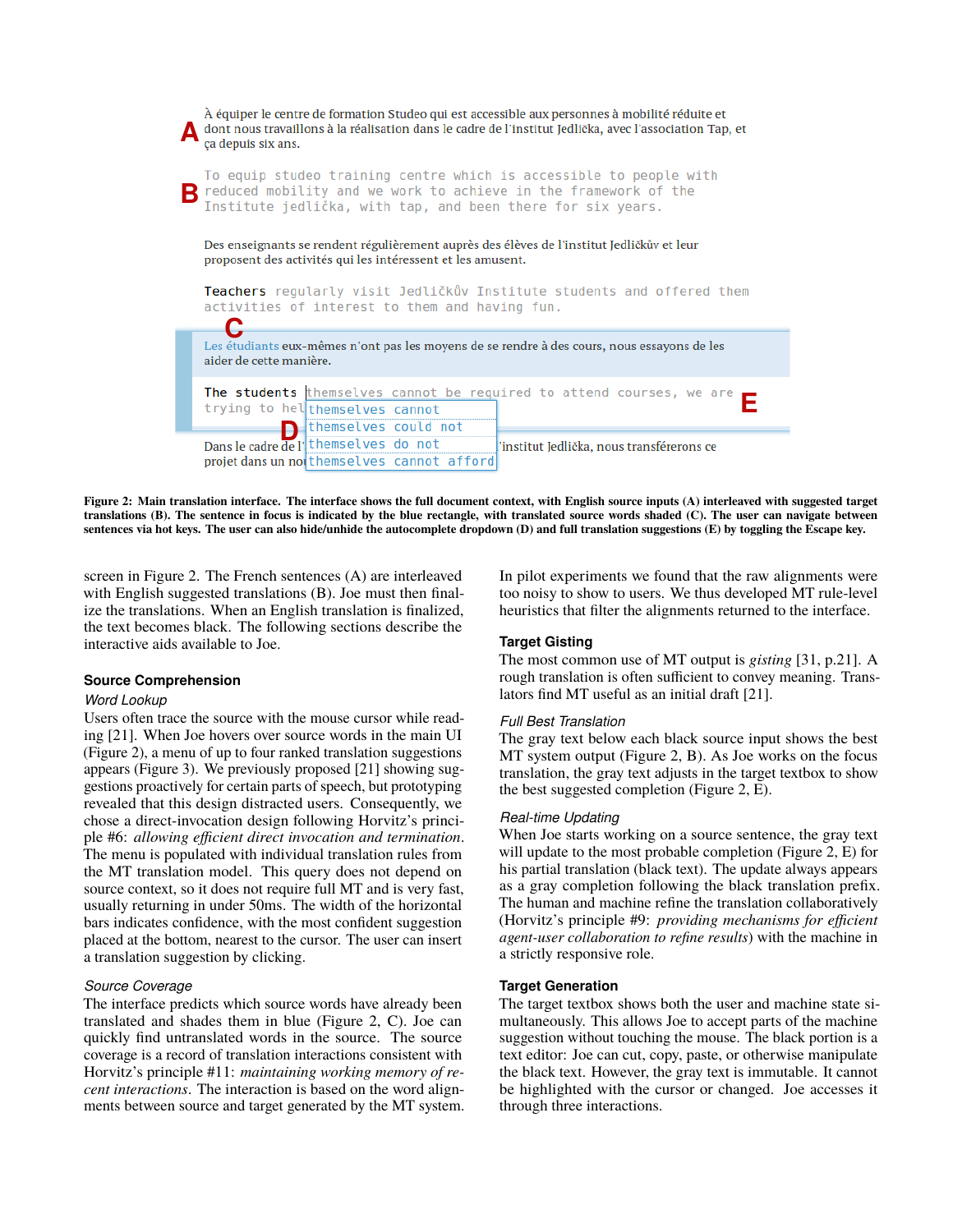<span id="page-4-0"></span>

**Figure 3: Source word lookup menu (top), which only appears with the autocomplete dropdown (bottom) when the user hovers over a source token. The word lookup suggestions do not depend on the partial translation** *Teachers***, so the list of suggestions is different from those shown in the autocomplete dropdown for the same term.**

#### *Autocomplete Dropdown*

The autocomplete dropdown at the point of text entry is the main translation aid (Figure [2,](#page-3-0) D). Each time Joe enters a target word or otherwise edits the black prefix, the MT service returns a list of completions conditioned on the accepted prefix. Up to four unique suggestions appear in the target dropdown. The top suggestion can be selected via either the Tab or Enter keys. The dropdown can be navigated with the arrow keys, the mouse, or by beginning to type the desired suggestion. Suggestions that do not match the partial word are filtered until the desired suggestion is at the top of the list. Then the Tab or Enter keys can be used to select it.

The suggestion length is based on the syntax of the source language. As an offline, pre-processing step, we create syntactic parses of the source input with Stanford CoreNLP [\[39\]](#page-10-31). The UI combines those parses with word alignments from the full translation suggestions to project syntactic constituents to the target. Syntactic projection is a very old idea that underlies many MT systems (see: [\[27\]](#page-10-32)). Here we make novel use of it for suggestion prediction filtering. Presently, we project noun phrases, verb phrases (minus the verbal arguments), and prepositional phrases. If no constituents can be projected, then the UI backs off to single-word suggestions.

#### *Target Reordering*

So far we have assumed a left-to-right generation scheme, but that design fails for long-distance reordering. For example, in English-to-German translation, some verbs will need to be moved to the very end of a sentence. To that end, the UI supports keyboard-based reordering.

Suppose that Joe sees the (partially correct) suggestion *Wirtschaftliche Offences* 'economic offences' in the gray text (Figure [4\)](#page-4-1) and wants to move that suggestion to the insertion position. Joe can begin typing that string, and the UI will update the autocomplete dropdown with matching strings from the gray text. Consequently, sometimes the autocomplete dropdown will contain suggestions from several positions in the full suggested translation. The user can insert the suggestion from the dropdown in the usual ways.

<span id="page-4-1"></span>

**Figure 4: Target reordering feature. The user can move a suggestion to the current editing position by typing the prefix. The system predicts the suggestion length.**

#### *Insert Complete Translation*

At any time, Joe can accept the full completion by pressing the Control+Enter hot key. Notice that if the user presses this hot key immediately, the full suggestion is inserted, and the interface is effectively a post-editor. This feature greatly accelerates translation when the MT is mostly correct, and the user only wants to make a few changes.

## **Layout and Typographical Design**

Carl [\[12,](#page-10-28) p.11] showed that translators spend up to 20% of any translation session reading source text and revising target text, and that harder translations can significantly increase this fraction. However, we noticed that most translator workbenches are optimized for typing, and conform to a tabular, two-column spreadsheet layout—source and target are aligned by row. A spreadsheet design may not be optimal for reading text passages.

Our UI is based on a single-column layout so that the text appears as it would in a document. Sentences are offset from one another primarily because current MT systems process input at the sentence-level. We interleave target-text typing boxes with the source input to minimize gaze shift between source and target. Contrast this with a two-column layout in which the source and target focus positions are nearly always separated by the width of a column.

The compact, single-column layout can obscure the boundaries between source and target, especially for languages with similar writing systems. We found that rendering source and target in different typefaces restored legibility. In our UI, source is rendered in a serifed font, which is commonly used for body text [\[45\]](#page-10-33). The target text appears in a monospaced, sans-serif font. Monospaced fonts are conventional for text entry forms. We chose the Paratype<sup>[2](#page-4-2)</sup> font family, which features a large x-height for more readable type [\[45\]](#page-10-33).

## **Summary of MT Service**

Statistical MT systems come in two general flavors: phrasebased and hierarchical/syntactic. Phrase-based systems *decode* input (i.e., search for translations) left-to-right and can run in  $O(n)$  time. Hierarchical/syntactic systems are not restricted to left-to-right processing, but decode with the slower  $O(n^3)$ CKY parsing algorithm. Although the left-to-right constraint may not necessarily correspond to the human translation process, we found in pilot studies that users tended to value speed and responsiveness, hence we chose a phrase-based system.

<span id="page-4-2"></span><sup>2</sup> **<http://www.paratype.com/public/>**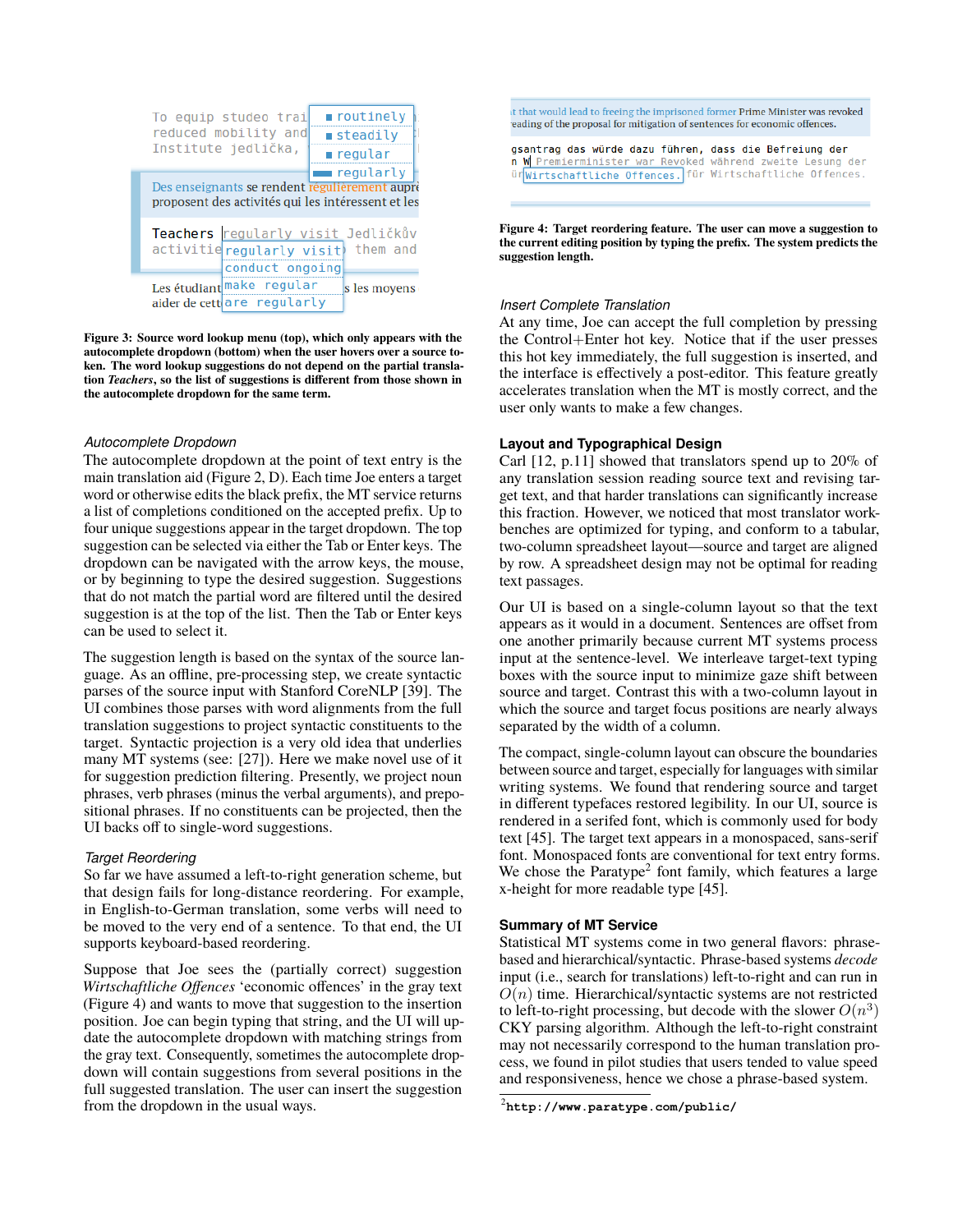Both types of MT systems are trained in a sequential pipeline: word alignment, translation rule extraction, model parameter learning, and finally decoding of source input. A deployed system like ours must also perform pre- and post-processing of inputs and outputs since the MT system typically expects and generates lowercased, tokenized (e.g., punctuation is separated from words) text that should not be shown to the user. Our system is trained offline prior to usage, but performs pre- and post-processing online inside the MT service.

The UI design required considerable backend engineering to support real-time suggestion updating [\[20\]](#page-10-29). Here we summarize a few of the more interesting details.

First, to support suggestions that match a user prefix, we implemented a novel variant of forced decoding. Forced decoding constrains an MT system to produce a specific translation and is sometimes used for parameter learning or diagnostics. Our variant is called *prefix decoding*: we force the system to match the user prefix, and then allow it to translate freely the remainder of the source input. The challenge is that the user prefix may contain words that the system has never seen before, and forced decoding ordinarily fails in this scenario. To solve this problem, we generate synthetic translations from each source word to each unseen target word on-the-fly, and allow the MT system to guess which rules to use.

Second, in pilot experiments we found that unless the MT service could return translations in less than about 300ms, users deemed the UI as "sluggish." The phrase-based decoding algorithm is an instance of *beam search*, an approximate procedure that maintains a ranked list of candidates. Reducing the list (*beam*) size at decoding time increases search speed but usually reduces translation quality, a classic tradeoff. However, we found that if we reduced the beam size during parameter learning, and ran the learning procedure longer, we could mostly recover these losses.

Finally, although we made the MT system considerably faster, it is nonetheless slow relative to conventional AJAX requests (e.g., database queries). Since requests arrive at approximately typing speed while the translator works, the MT service can exhaust its request handling threads waiting on the MT system, and new requests cannot be processed. To solve this problem, we implemented asynchronous request handling via the Java Servlet 3.0 suspend API. Requests can be suspended while waiting for the MT system so that new requests can be queued. This architecture is critical to making the UI responsive.

## **EXPERIMENTAL DESIGN**

We conducted a language translation experiment with a 2 (translation conditions) x  $n$  (source sentences) mixed design, where n depended on the language pair (Table [1\)](#page-6-0). Translation conditions (post-edit and PTM/interactive) and source sentences were the independent variables (factors). Experimental subjects saw all factor levels, but not all combinations, since one exposure to a sentence would certainly influence another.

We randomized the assignment of sentences to translation conditions and the order in which the translation conditions appeared to subjects. At most five sentences appeared per screen, and those sentences appeared in the source document order. Subjects received untimed breaks both between translation conditions and after about every five screens within a translation condition.

Subjects completed the experiment remotely on their own hardware. They received personalized login credentials for the web service, which administered the experiment. Upon login, subjects were assured that no identifying personal information would be recorded, and were asked to consent to having translation session information recorded for playback and analysis. Subjects then completed a demographic questionnaire that included information such as prior experience with CAT and self-reported language proficiency. Next, subjects completed a training module that included a 4-minute tutorial video and a practice "sandbox" for developing proficiency with the two translation UIs. Then subjects completed the translation experiment. Subjects could move among sentences within a screen, but could not go back to previous screens to make corrections. Finally, they completed an exit questionnaire. Most of the questions asked users to rate parts of the experiment and the interfaces according to a 5-point Likert scale. Free-form responses to several questions were also solicited.

To minimize the number of learned interactions, we replaced the document navigation hot keys with mouse navigation. To force a contrast with post-edit, we also disabled the Escape key so that subjects could always see at least the full target translation (gray text) and the autocomplete drop-down.

Subjects completed the experiment under time pressure. We used an idle timer identical to that of Green et al. [\[21\]](#page-10-6), and asked subjects to complete the experiment in a single day.

## **Linguistic Materials**

We chose two language pairs: French-English (Fr-En) and English-German (En-De). French and English are typologically similar, whereas English and German can have different canonical word orders. Anecdotally, French-English is a very easy language pair for MT, whereas English-German is very hard due to long-distance reordering and complex German morphology (e.g., case, gender agreement, etc.).

We chose three text genres: software, medical, and informal news. These genres differ significantly from the majority of the data used to train the MT system, thus replicating the domain mismatch commonly occurring in the translation/localization industry. The software data came from the graphical interfaces of Autodesk AutoCAD and Adobe Photoshop. The medical data was a drug review from the European Medicines Agency. These data came from the TAUS data repository<sup>[3](#page-5-0)</sup> and contained professional human reference translations. The informal news data came from the Workshop on Machine Translation (WMT) 2013 shared task test set [\[9\]](#page-10-34).

We expected that the software would be hardest, the medical data would be moderately difficult, and the newswire would be easiest. The exit survey confirmed that the software data was indeed hardest, but that the newswire was more challenging than the medical data. Despite the presence of jargon in the

<span id="page-5-0"></span><sup>3</sup> **<http://www.tausdata.org/>**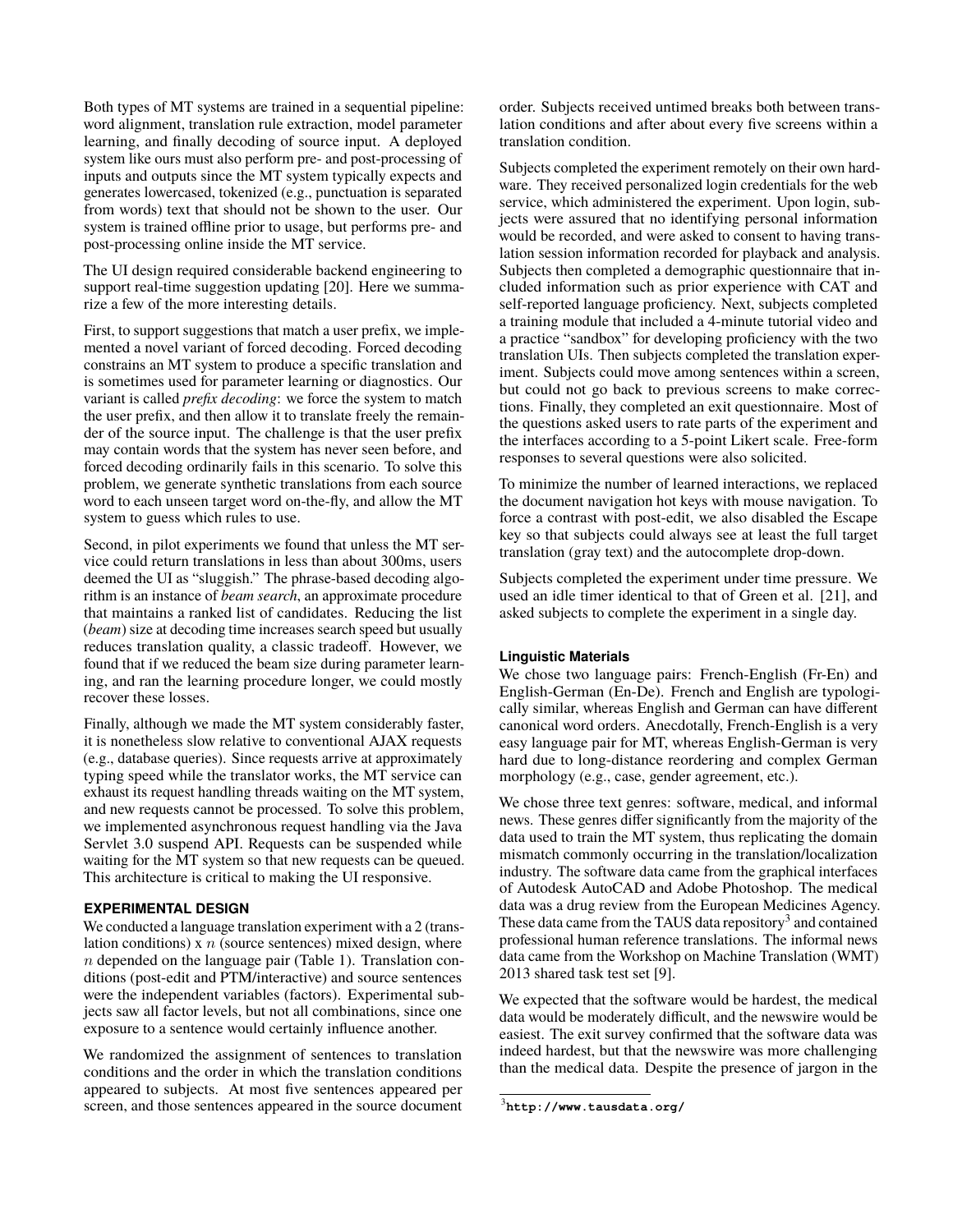<span id="page-6-0"></span>

| #subjects<br>male/female | $Fr$ - $En$<br>16<br>7/9 | $En$ -De<br>16<br>4/12 |  |
|--------------------------|--------------------------|------------------------|--|
| #source tokens           | 3,003                    | 3,002                  |  |
| #source sentences        | 150                      | 173                    |  |
| \$/subject               | \$265.26                 | \$265.18               |  |
| Total                    | \$4,244.16               | \$4,242.88             |  |
| <b>Grand Total</b>       | \$8,487.04               |                        |  |

**Table 1: Full user study summary. We also conducted a pilot study with four professional Fr-En translators that cost \$981.52.**

drug review, the sentences were formulaic, and the translators apparently did not need medical expertise to translate them.

The Fr-En dataset contained 3,003 source tokens; the En-De dataset contained 3,002. Average human translators process about 2,700 source tokens per day [\[43,](#page-10-35) p.36], so the experiment was designed to replicate a slightly demanding work day.

## **Selection of Subjects**

We recruited professional, freelance translators on Proz, which is the largest online translation community.<sup>[4](#page-6-1)</sup> We posted ads for both language pairs at \$0.085 per source word, an average rate in the industry. In addition, we paid \$10 to each translator for completing the training module. Table [1](#page-6-0) summarizes the experimental subjects and data.

All subjects had significant prior post-editing experience with commercial CAT workbenches. We tried to balance the subject pool by gender, but could not find enough male participants.

## **MT System**

We trained large-scale Fr-En and En-De translation systems on all of the constrained data from the WMT 2013 shared task.<sup>[5](#page-6-2)</sup> For coverage, we also added 61k parallel segments of TAUS data to the En-De bitext, and 26k TAUS segments to the Fr-En bitext. We aligned the parallel data with the Berkeley aligner [\[33\]](#page-10-36) and built 5-gram language models with lmplz [\[23\]](#page-10-37). The MT model contained 18 baseline features [\[22\]](#page-10-38). We set the beam size to 800 for both parameter learning and decoding. The held-out parameter tuning set contained a third medical data, a third software, and a third newswire.

## **Evaluation Metrics**

We analyze PTM and post-edit in terms of the two sentencelevel response variables: *time* and *quality*. We also measure interactive aid usage by UI event gross statistics.

For quality, we choose  $BLEU+1$  [\[34\]](#page-10-39), which is the sentencelevel variant of the corpus-level BLEU metric [\[42\]](#page-10-40). Both variants are computed relative to a reference translation, and combine measures of string and length similarity. To maximize BLEU, a system must produce a translation that contains similar n-grams and is of similar length to the reference. Values are conventionally reported as pseudo-percentages, with 100

indicating an exact match with the reference. BLEU has numerous well-known limitations like invariance to permutations [\[10\]](#page-10-41). Nevertheless, it correlates surprisingly well with human judgment [\[13\]](#page-10-42) and is thus the standard in MT research.

More importantly, BLEU is an MT-tunable metric. Horvitz's principle #12 is *continuing to learn by observing*: a true mixedinitiative MT system will improve with use. Human assessment is the final arbiter when evaluating MT systems, yet it is slow and expensive, preventing its practical application for tuning to human feedback. Therefore we focus on automatic quality assessment, leaving a human evaluation to future work.

We excluded one Fr-En subject and two En-De subjects from the models. One subject misunderstood the instructions of the experiment and proceeded without clarification; another skipped the training module entirely. The third subject encountered a technical problem that prevented session logging.

## **TIME RESULTS AND ANALYSIS**

Our analysis uses linear mixed effects models (LMEM) built with the  $l$ me4 [\[7\]](#page-10-43) R package. LMEMs are more robust to type II errors than ANOVA when factors represent samples from larger populations. In our case, both subjects and source sentences are small samples from the human and linguistic populations, respectively.

The log of time (in seconds) is the response and the independent variable of interest is translation condition. We also found several other significant covariates and added them to the model. The maximal random effects structure [\[5\]](#page-10-44) includes random intercepts and slopes for subject, source sentence, and text genre.

Table [2](#page-7-0) shows the results. PTM is slightly slower for both language pairs. For Fr-En, the LMEM predicts a mean time (intercept) of 46.0 sec/sentence in post-edit vs. 54.6 sec/sentence in PTM, or 18.7% slower. For En-De, the mean is 51.8 sec/sentence vs. 63.3 sec/sentence in PTM, or 22.1% slower.

The other significant effects reveal more about translator behavior and differences between the two language pairs. Translators were consistently slower for longer sentences (*log source length*) and when suggestions required more editing (*normalized edit distance*). Females were slower, but only at a statistically significant level in En-De. The unbalanced En-De subject pool (Table [1\)](#page-6-0) may be the cause.

The significance and coefficient of *ui order* shows that subjects improved in both conditions with practice. Subjects were significantly slower in En-De, but there is also a significant interaction between interface condition and ui order, meaning that subjects were significantly faster in PTM as the experiment progressed. Figure [5](#page-7-1) shows visual evidence.

The high significance level of *no edit* shows that accurate initial MT provided significant acceleration.

## **Qualitative Time Analysis**

The time models show that users were initially slower with PTM, but that they improved over the course of the session. Many users believed that with more practice they could translate faster with PTM. However, this optimism came with the

<span id="page-6-1"></span><sup>4</sup> **<http://www.proz.com>**

<span id="page-6-2"></span><sup>&</sup>lt;sup>5</sup>We ended up excluding the noisy CommonCrawl Fr-En data.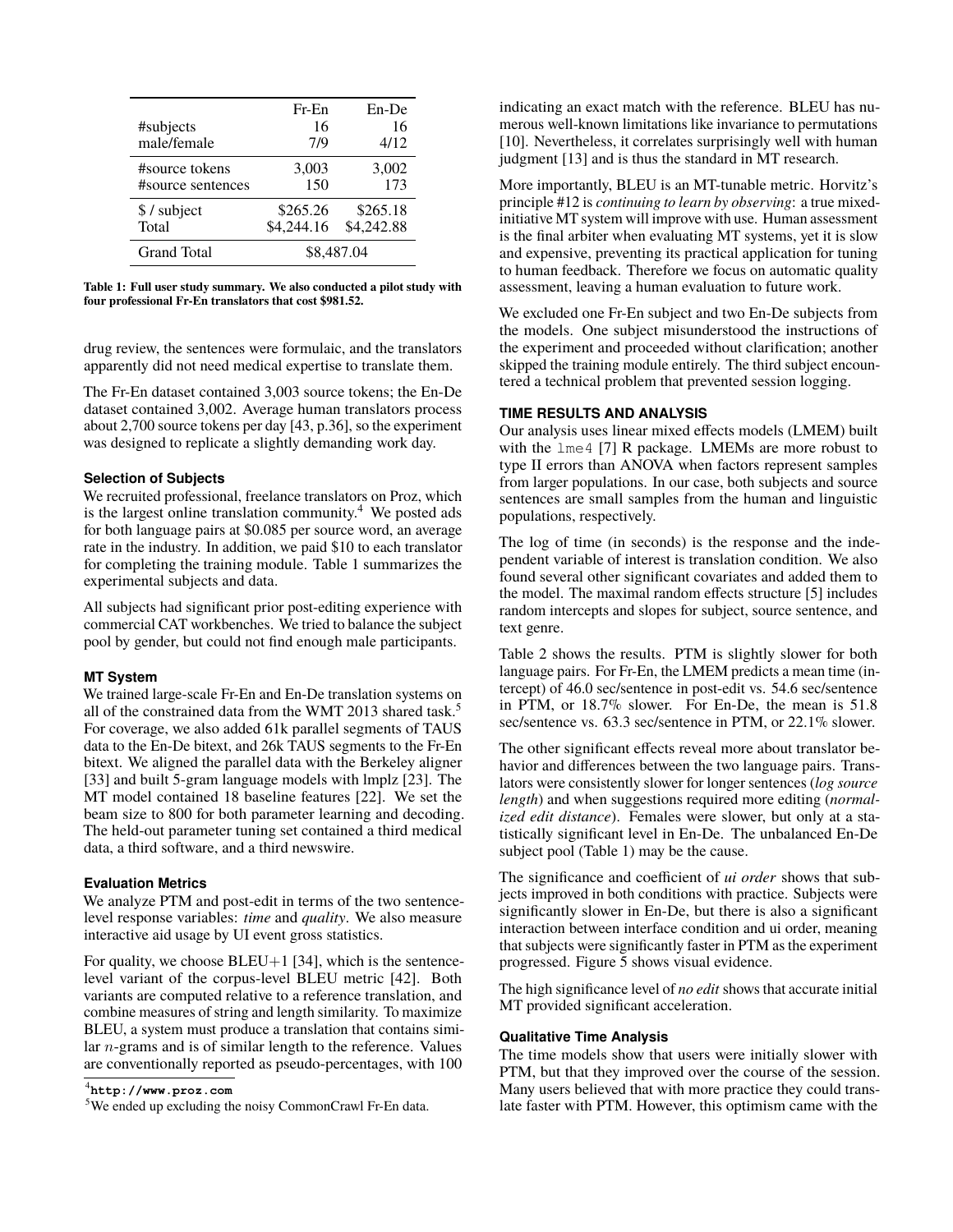<span id="page-7-1"></span>

**Figure 5: Log time vs. ui order for the top four En-De subjects (according to quality) with loess trend lines. In the post-edit condition (red), three of the four subjects maintain a relatively steady level of performance, whereas in the PTM condition (blue) all four subjects improve with practice. Recall that the order of translation conditions and documents were randomized.**

<span id="page-7-0"></span>

|                          | $Fr$ - $En$ |               | $En$ -De |                  |
|--------------------------|-------------|---------------|----------|------------------|
|                          | sign        | $\mathcal{p}$ | sign     | $\boldsymbol{p}$ |
| ui $(PTM)$               |             | $\Omega$      |          |                  |
| ui order                 |             |               |          |                  |
| normalized edit distance |             |               |          |                  |
| no edit (True)           |             |               |          |                  |
| gender (Female)          |             |               |          |                  |
| log source length        |             |               |          |                  |
| ui (PTM) : ui order      |             |               |          |                  |

**Table 2: LMEM time results for each fixed effect with contrast conditions for binary predictors in ().** *normalized edit distance* **is computed with respect to the initial MT suggestion, and is normalized by the source length.** *ui order* **is the order of the source sentence in each ui condition for each subject. The sign of the coefficients can be interpreted as in ordinary linear regression. Statistical significance was computed with a likelihood ratio test:** ••• p < 0.001**;** •• p < 0.01**;** • p < 0.05**;** ◦ p < 0.1**.**

caveat that the interactive mode was necessarily more labor intensive. There are more aids to operate and more information to read and analyze:

Because you spend more time on each word, you have opportunity to see alternative translations.

Subjects noticed that MT quality greatly affected the usefulness of the interactive aids:

If drop-down suggestions are not of a good quality, reading (without selecting them) may consume extra time.

When asked, "In which interface did you feel most productive?", subjects were almost evenly divided, with 15 selecting post-edit and 14 choosing PTM. When asked, "In general, which interface did you prefer?", the proportions were the same; all but two subjects chose the same interface for both questions. The slight preference for post-edit may result from prior familiarity with that mode. When asked to respond to the statement, "I would use interactive translation features if they were integrated into a CAT product", 11 subjects chose "Strongly Agree" and nine responded "Agree"; only four disagreed with the statement. More encouragingly, when presented with the statement, "I got better at using the interactive interface with practice/experience," 25 subjects agreed or strongly agreed, and none of the subjects disagreed. Free-form responses elaborated on this theme:

The post-edit mode was easier at first, but in the end the interactive mode was better once I got used to it.

I felt that if I had time to use the interactive tool and grow accustomed to its way of functioning, it would be quite useful...

I am used to this [post-edit], this is how Trados [the preeminent CAT tool] works.

# **TRANSLATION QUALITY RESULTS AND ANALYSIS**

We build LMEMs with the same random effects structure but with the log of  $BLEU+1$  as the dependent variable. Table [3](#page-8-0) shows the results. For Fr-En, the LMEM predicts a mean (intercept) BLEU+1 score of 33.7 for post-edit and 34.6 for PTM. For En-De, the mean is 25.4 for post-edit and 26.3 for PTM. For both language pairs there is a significant main effect for interface condition.

The inclusion and significance of *log time*—the dependent variable in the previous section—merits discussion. We hy-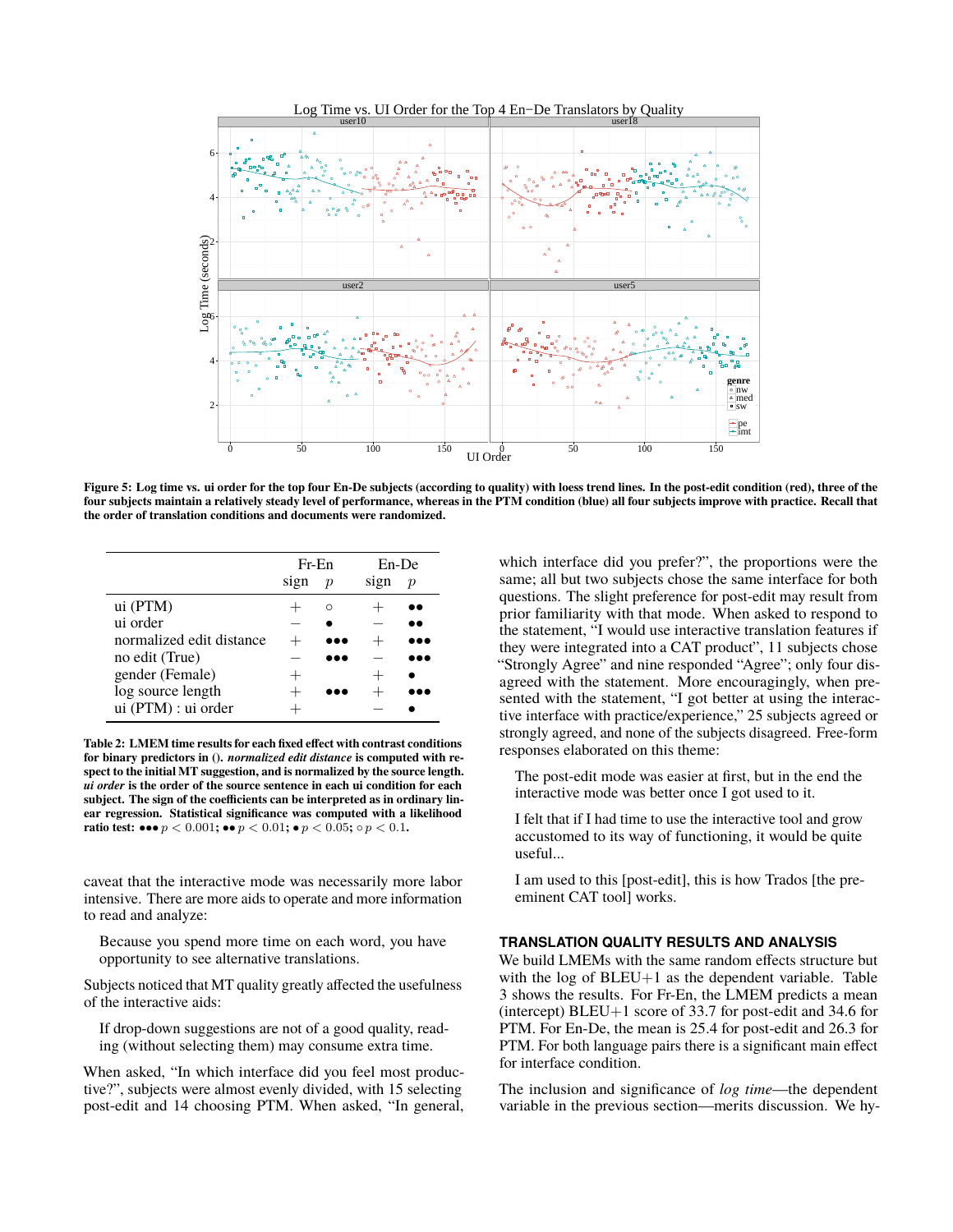<span id="page-8-0"></span>

|                 | $Fr$ -En |                  | $En$ -De |                  |
|-----------------|----------|------------------|----------|------------------|
|                 | sign     | $\boldsymbol{p}$ | sign     | $\boldsymbol{p}$ |
| ui $(PTM)$      |          |                  |          |                  |
| no edit (True)  |          |                  |          |                  |
| gender (Female) |          |                  |          |                  |
| log time        |          |                  |          |                  |

**Table 3: LMEM sentence-level quality (BLEU**+**1) results for each fixed effect with contrast conditions for binary predictors in ().**

pothesize some correlation between time and quality. Consider a subject who simply submits the initial MT immediately without any editing. Absent perfect MT this strategy optimizes time at the expense of quality. The time analysis also showed that translation with PTM tends to be slower than post-edit. We have two options: a multivariate model for time and quality, or inclusion of time as a independent variable.

Here we include time as an independent variable since it also captures an important property of  $BLEU+1$ . Time is positively correlated with source length ( $\rho = 0.53$  for Fr-En and  $\rho =$ 0.43 for En-De): longer sentences take longer to translate.<sup>[6](#page-8-1)</sup> It is *negatively correlated* with BLEU+1 ( $\rho = -0.21$  for Fr-En and  $\rho = -0.24$  for En-De). This is a common property of automatic metrics. Since a longer sentence has many more possibilities for translation, the overlap between any single translation and any single reference tends to decrease with length. The models reflect this tendency: for both language pairs *log time* has a negative coefficient.

The significant predictor *no edit* has a positive coefficient for Fr-En. We found that the baseline Fr-En MT system produced a higher corpus-level BLEU score than *any* human subject.[7](#page-8-2) This result corroborates previous work [\[15\]](#page-10-45)[\[31,](#page-10-30) p.229] on the inability of BLEU to discriminate among accurate translations.

We also computed corpus-level BLEU and HBLEU (Table [4\)](#page-8-3). BLEU is a measure of similarity with the independently generated references. Overall, users produced slightly higher BLEU scores with PTM.<sup>[8](#page-8-4)</sup> HBLEU is measure of similarity with the initial MT suggestions. In post-edit subjects tended to deviate less from the initial MT than in the interactive mode.

We hypothesize two explanations for the results in Table [4.](#page-8-3) First, our previous work on unaided vs. post-edit [\[21\]](#page-10-6) showed that MT suggestions prime translators. PTM exposes translators to many more alternatives, encouraging them to deviate further from the initial MT suggestion (lower HBLEU). Second, we do not know the conditions under which the independent references were generated. For example, the En-De references contain English transliterations or loan words for many medical terms, whereas the subjects in our study tended to seek faithful target-language translations. The automatic metrics are

<span id="page-8-3"></span>

|                         | $Fr$ -En     |                       | $En$ -De     |              |
|-------------------------|--------------|-----------------------|--------------|--------------|
|                         |              | BLEU HBLEU BLEU HBLEU |              |              |
| post-edit<br><b>PTM</b> | 38.1<br>38.4 | 63.7<br>62.6          | 29.4<br>29.5 | 44.1<br>41.0 |

**Table 4: Corpus-level quality for the two translation conditions. BLEU is the human translations with respect to the independent references; HBLEU is the initial MT suggestion with respect to the human translations. For both metrics a higher score indicates greater similarity.**

sensitive to lexical differences possibly making independent references less useful for general CAT evaluation. A human quality assessment between PTM and post-edit is needed for a final verdict.

## **Qualitative Quality Analysis**

Subjects perceived our baseline MT systems to be unusually effective. They often submitted lightly edited translations in the post-edit condition. The baseline MT systems were trained on a small amount of in-domain TAUS data, which probably increased accuracy relative to a generic MT system. This may have benefitted the post-edit condition more than PTM:

I found the machine translations (texts in gray) were of a much better quality than texts generated by Google Translate

The translations generally did not need too much editing, which is not always the case with machine translations.

Some users articulated aesthetic critiques about MT in general. MT systems tend to produce more literal translations. When users wanted to render more stylistic translations, they believed that PTM was less useful:

...choosing a very different translation approach (choice of words, idioms with no equivalent in English...) would be like going against the current—but may have provided a better quality.

...distracts from own original translation process by putting words in head that confuse [my] initial translation vision

...the translator is less susceptible to be creative

Some users noticed and seemed to resist priming by MT suggestions, even if priming can lead to better translations [\[21\]](#page-10-6).

# **INTERACTIVE AID RESULTS AND ANALYSIS**

We analyzed the methods subjects used to enter text by aggregating UI events into five modes of target generation: autocomplete-best, source suggestion, autocompletealternative, interactive typing, and non-interactive typing.

*Autocomplete-best* refers to users accepting the best machine translation, turning a block of gray text to black either incrementally (via tabbing) or completely (via the *Insert Complete Translation* interaction). *Source suggestion* refers to users looking up the translation of a source word, and inserting it into the text box via a mouse click. *Autocomplete-alternative* refers

<span id="page-8-1"></span><sup>6</sup>Consequently, we remove *log source length* and *normalized edit distance* from the quality model.

<span id="page-8-2"></span><sup>7</sup>Conversely, *all* humans exceeded the baseline En-De MT system.

<span id="page-8-4"></span><sup>&</sup>lt;sup>8</sup>It is not possible to compute statistical significance because the translations in each condition are unbalanced. Recall that we filtered three subjects completely, and also removed individual translations for which the idle timer expired.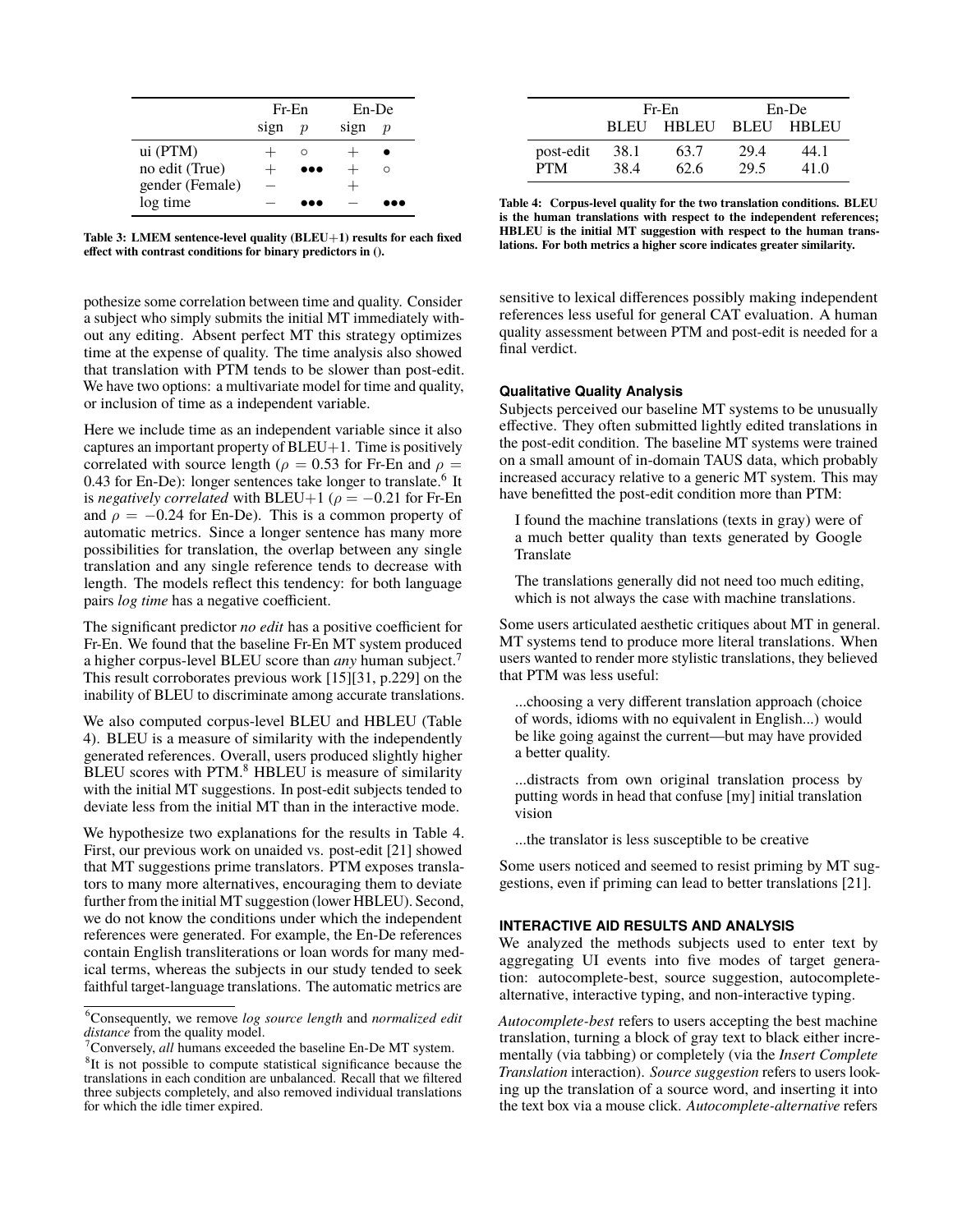<span id="page-9-0"></span>

|                          | Fr-En | En-De | Overall |
|--------------------------|-------|-------|---------|
| autocomplete-best        | 17.46 | 7.85  | 12.03   |
| interactive typing       | 45.58 | 43.06 | 44.16   |
| non-interactive typing   | 36.94 | 49.06 | 43.79   |
| source suggestion        | 0.01  | 0.01  | 0.01    |
| autocomplete-alternative | 0.01  | O 01  | 0.01    |

**Table 5: Percentage (%) of editing events corresponding to the five modes of target generation using the PTM system.**

to users selecting (using the mouse or down arrow) and accepting a translation from the drop-down menu. *Interactive typing* refers to users typing and modifying the last word in the partial translation, triggering real-time updates to the machine translation. *Non-interactive typing* refers to users modifying any other word in the partial translation.

We recorded over 1.1 million UI events across all translation sessions. Focusing on only PTM sessions, we identified a subset of 258,000 editing events corresponding to the five modes. We exclude non-editing events, such as hovering over the source text for word lookup without insertion. We thus measure the direct means by which the translators entered their translations. A notable shortcoming of previous systems is that users tended to eschew interactive aids in favor often typing.

Table [5](#page-9-0) shows the proportions of editing events. Table [6](#page-9-1) shows the total amount of text modified, measured by the number of characters entered or deleted by the users. We find that nearly two thirds (65.61%) of the text generated came from autocomplete-best at an average of 14.01 characters per keystroke. Over 88% of the editing events came from typing, but such actions accounted for only 34.22% of the text generated. While a direct comparison with previous systems is not possible, we point out the following contrasts. In the TransType system, the authors commented that their users often "[accepted] predictions in [their] entirety and then edited to ensure its correctness" and reported that 52% of target characters were typed [\[36\]](#page-10-17). In the "prediction+options" experiment conducted by Koehn et al. [\[29\]](#page-10-5), the authors reported that 36% of the final translations were typed, 36% entered via a mouse click, and 27% entered via the tab key to accept machine translations. When working in our PTM system, users directly utilized machine translations to a greater degree than previously reported.

As many professional translators are touch typists, one of our design goals was retain user focus at the point of text entry and optimize text entry via the keyboard. Tables [5](#page-9-0) and [6](#page-9-1) show success: 99.98% of the editing events (corresponding to 99.83% of the text entered) were performed using the keyboard via autocomplete-best, interactive, or non-interactive typing.

### **Qualitative Analysis**

We asked the subjects to select the least and most useful interactive aids. Target aids were deemed most useful. The target full translation (gray text) received the most votes (11) followed closely by autocomplete (8). Surprisingly, source aids were

<span id="page-9-1"></span>

|                          |       | $Fr$ -En En-De | Overall |
|--------------------------|-------|----------------|---------|
| autocomplete-best        | 71.09 | 60.46          | 65.61   |
| interactive typing       | 15.92 | 18.37          | 17.18   |
| non-interactive typing   | 12.90 | 20.93          | 17.04   |
| source suggestion        | 0.04  | 0.06           | 0.05    |
| autocomplete-alternative | 0.05  | 0.19           | 012     |

**Table 6: Percentage (%) of text entered (measured by the number of characters modified) via the five PTM modes of target generation.**

deemed least useful, with subjects equally ambivalent about the source coverage aid (11) and the word lookup feature (11).

We also asked subjects to rate each aid on a 5-point Likert scale. Aggregating these ratings leads to a global ranking over aids. Here subjects rated autocomplete highest, the target full translation second, and word lookup third. We also asked subjects to rate the usefulness of the suggestion reordering and length prediction features. The majority of users (20) either agreed or strongly agreed that the length prediction was useful, validating our syntactic projection technique. Subjects were less enthusiastic about reordering, with half disagreeing that it is useful. However, this feature is admittedly the most complex interaction in the UI, so it probably takes the longest to learn and master. Additional development might focus on simplifying or improving the reordering feature.

## **CONCLUSION**

We presented *Predictive Translation Memory*, a new interactive, mixed-initiative language translation system. A largescale evaluation on two language pairs showed that subjects approach the speed of simple post-editing but with an improvement in automatically evaluated translation quality. The baseline post-edit condition was very strong since all subjects were regular users of post-editing software. Qualitative analysis showed that users liked the interactive aids, and many believed that with more practice, PTM could increase their productivity. Future work should focus on the potential for PTM to improve quality according to a human assessment.

Log analysis revealed that users engaged interactive aids to a greater degree than in previous work on interactive MT. We hope to exploit the rich interaction logs generated by these aids to create an MT system that learns and adapts to each user. The automatic quality results augur well for this research direction. Comparison of French-English and English-German strongly suggested that MT accuracy does affect user behavior. An adaptive system could further increase productivity, especially for language pairs with poor baseline MT.

### **ACKNOWLEDGEMENTS**

We thank TAUS for access to their data repository. The first author is supported by a National Science Foundation Graduate Research Fellowship. This work was also supported by the Defense Advanced Research Projects Agency (DARPA) Broad Operational Language Translation (BOLT) program through IBM. Any opinions, findings, and conclusions or recommendations expressed are those of the author(s) and do not necessarily reflect the view of either DARPA or the US government.